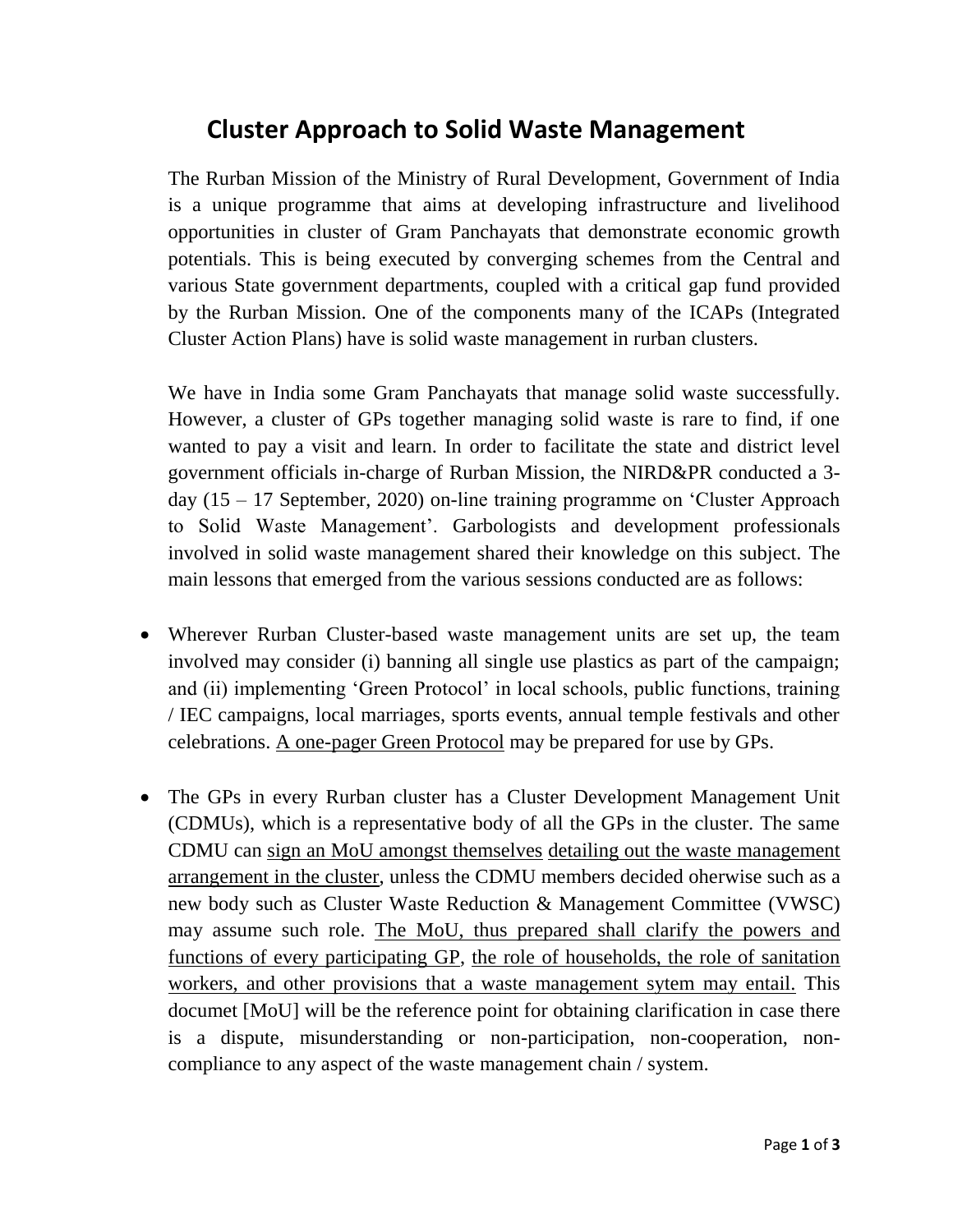- GPs in a cluster, managing waste does not necessarily always mean GPs directly managing waste. The GPs together or the CDMU can decide contracting out waste management services to an outside agency or trained SHGs. This outside agency may be a professional NGO, or a Private Waste Management agency, or agency that the CDMU or the GPs together may decide to engage for this purpose on payment. The terms and conditions of waste management service, and the payment for services etc. shall be written down clearly in stamp papers for signing a contract / agreement. This will be equally binding for both the parties involved.
- It's possible some Gram Panchayats (GPs) in some of the Rurban clusters have already established solid waste management systems. Our attempt to implement cluster-approach should make it a point not to disturb the existing system, if it's found to be conceptually sound, and practically workable / working. We need to give shape to our approach in alignment with the existing system, unless the existing system requires revamping for lack of scientificity or for other reasons.
- As far as possible GPs in waste management clusters should encourage households to do 'home-composting'. Do the required campaign, impart trainng and demonstrate and show in some houses. If the decision is door to door collection of waste, then it's intelligble to collect only the dry and plastic wastes. If dry and plastic wastes only are collected from households, then collection frequency may be alternate days or weekly twice. This helps reduce the number of trips, and the labour required. If the arrangement is for collection of wet waste from households it has to be necessarily collected daily, and treated / processed to convert to compost or bio-gas daily.
- Respective GPs can take responsibility for door to door collection of segregated waste. The processing of wet waste through some composting techniques can be done at central processing unit (CPU) meant for the cluster. Gram Panchayats concerned should take responsbility to transport the segregated waste (collected door to door) to the CPU. If requred one or two transfer stations may be set up. At the CPU receiving the segregated waste by weight, and processing them using appropriate treatment method may be as per arrangement agreeable to all the GPs involved.
- Since handling the quantum of waste to be handled from multiple GPs obviously will be more, the processing facilities have to be set up accordingly. This may